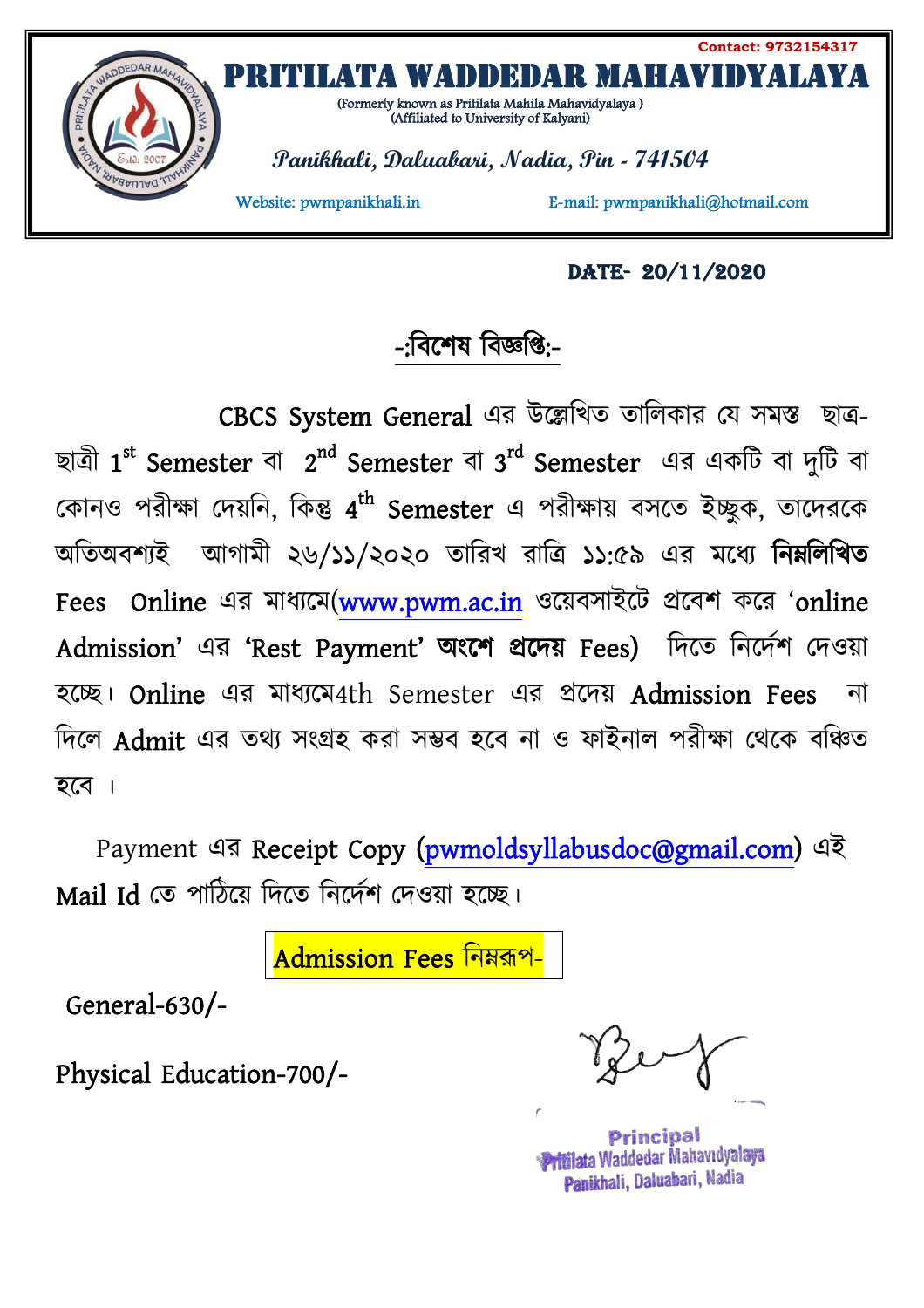## **LIST OF STUDENTS WILLING TO APPEAR IN THE 4TH SEMESTER (GENERAL/PROGRAM COURSE) EXAMINATION (BLENDED MODE),**

**2020**

| SI. |        |        |                          |                             |                |               |
|-----|--------|--------|--------------------------|-----------------------------|----------------|---------------|
| No. | REG_NO | REG_YR | <b>S_NAME</b>            | <b>F_NAME</b>               | <b>P_CORE1</b> | P_CORE2       |
| 1.  | 028051 | 2019   | <b>ANKHI MONDAL</b>      | LATE ASHIS MONDAL           | <b>ENGPCC</b>  | <b>EDCPCC</b> |
| 2.  | 027571 | 2019   | ANURADHA SARKAR          | <b>ANIL SARKAR</b>          | <b>BNGPCC</b>  | <b>EDCPCC</b> |
| 3.  | 027572 | 2019   | APARNA PRAMANIK          | PARIMAL PRAMANIK            | <b>BNGPCC</b>  | <b>EDCPCC</b> |
| 4.  |        |        |                          | <b>ANSHUPATI</b>            |                |               |
|     | 027573 | 2019   | <b>ARPITA BAIRAGI</b>    | <b>BAIRAGI</b>              | <b>BNGPCC</b>  | <b>PLSPCC</b> |
| 5.  | 027576 | 2019   | <b>BAISHAKHI BAIRAGI</b> | SAMIR BAIRAGI               | <b>BNGPCC</b>  | <b>EDCPCC</b> |
| 6.  | 027578 | 2019   | <b>BANDANA PAUL</b>      | <b>AJIT PAUL</b>            | <b>BNGPCC</b>  | <b>HISPCC</b> |
| 7.  | 027581 | 2019   | <b>BARNALI MONDAL</b>    | <b>BIPAD BHANJAN MONDAL</b> | <b>BNGPCC</b>  | <b>PLSPCC</b> |
| 8.  | 027582 | 2019   | <b>BARNALI SAHA</b>      | SUBHAS CHANDRA SAHA         | <b>BNGPCC</b>  | <b>EDCPCC</b> |
| 9.  | 027586 | 2019   | <b>CHANDANA SIKDER</b>   | <b>AJIT SIKDER</b>          | <b>BNGPCC</b>  | <b>EDCPCC</b> |
| 10. | 027590 | 2019   | DIPA MONDAL              | <b>JOYDEB MONDAL</b>        | <b>BNGPCC</b>  | <b>PLSPCC</b> |
| 11. | 027591 | 2019   | <b>DIPA SARKAR</b>       | <b>DILIP SARKAR</b>         | <b>BNGPCC</b>  | <b>PLSPCC</b> |
| 12. | 027599 | 2019   | <b>JOYANTI MONDAL</b>    | <b>JAGADISH MONDAL</b>      | <b>BNGPCC</b>  | <b>EDCPCC</b> |
| 13. | 027600 | 2019   | <b>KABITA BISWAS</b>     | PRAFULLA BISWAS             | <b>BNGPCC</b>  | <b>PLSPCC</b> |
| 14. | 027604 | 2019   | KALPANA ADHIKARY         | <b>SUSANTA ADHIKARY</b>     | <b>BNGPCC</b>  | <b>EDCPCC</b> |
| 15. | 027606 | 2019   | <b>KOYEL PAUL</b>        | <b>JAYDEB PAUL</b>          | <b>BNGPCC</b>  | <b>PLSPCC</b> |
| 16. | 027613 | 2019   | LIPIKA SARDAR            | <b>NIKHIL SARDAR</b>        | <b>BNGPCC</b>  | <b>EDCPCC</b> |
| 17. | 027614 | 2019   | MALLIKA PRODHANIA        | <b>RAM PRODHANIA</b>        | <b>BNGPCC</b>  | <b>EDCPCC</b> |
| 18. | 027615 | 2019   | <b>MAMPI BISWAS</b>      | <b>BABU BISWAS</b>          | <b>BNGPCC</b>  | <b>EDCPCC</b> |
| 19. | 027616 | 2019   | <b>MAMPI SARKAR</b>      | <b>ASIT SARKAR</b>          | <b>BNGPCC</b>  | <b>PLSPCC</b> |
| 20. | 027619 | 2019   | <b>MANITARA BAIN</b>     | <b>SAJAL BAIN</b>           | <b>BNGPCC</b>  | <b>PLSPCC</b> |
| 21. | 027621 | 2019   | MINAKSHI MONDAL          | LATE GANESH MONDAL          | <b>BNGPCC</b>  | <b>PLSPCC</b> |
| 22. | 027631 | 2019   | MOUSUMI MANDAL           | <b>MALEK MANDAL</b>         | <b>BNGPCC</b>  | <b>PLSPCC</b> |
| 23. | 027632 | 2019   | <b>MOUSUMI SIKDER</b>    | <b>GANAPATI SIKDER</b>      | <b>BNGPCC</b>  | <b>EDCPCC</b> |
| 24. | 028052 | 2019   | <b>MRITUL MRIDHA</b>     | <b>TAPAN KR MRIDHA</b>      | <b>ENGPCC</b>  | <b>EDCPCC</b> |
| 25. | 027636 | 2019   | <b>NANDITA SARKAR</b>    | NITYANANDA SARKAR           | <b>BNGPCC</b>  | <b>EDCPCC</b> |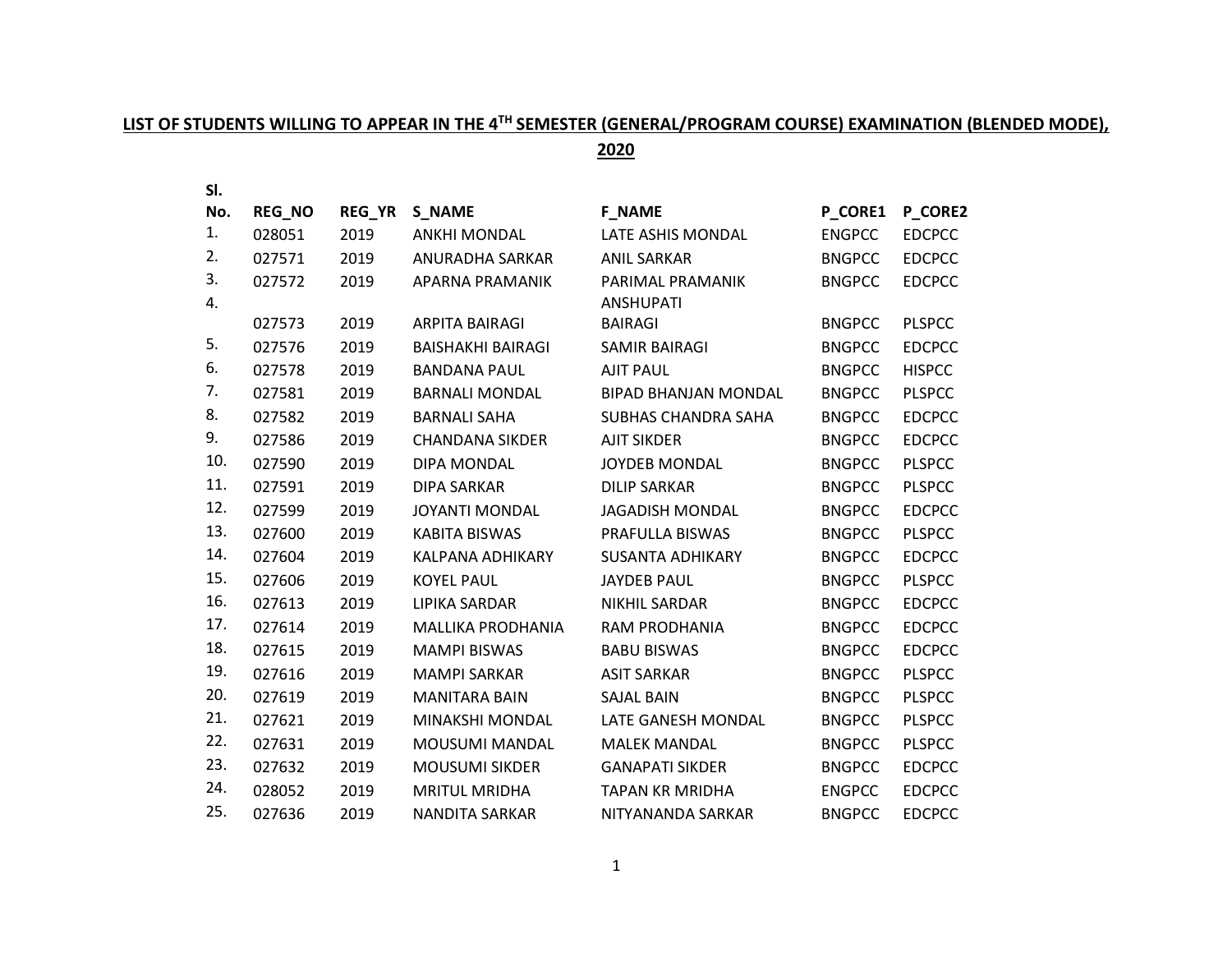| 26.<br>27. | 027638 | 2019 | PALLABI ACHARYA        | PRASANTA ACHARYA<br>PURNA CHANDRA | <b>BNGPCC</b> | <b>PLSPCC</b> |
|------------|--------|------|------------------------|-----------------------------------|---------------|---------------|
|            | 027639 | 2019 | PALY MAJUMDAR          | <b>MAJUMDAR</b>                   | <b>BNGPCC</b> | <b>EDCPCC</b> |
| 28.        |        |      | <b>PRADIPTA</b>        |                                   |               |               |
|            | 027646 | 2019 | <b>CHAKRABORTY</b>     | PRADIP CHAKRABORTY                | <b>BNGPCC</b> | <b>EDCPCC</b> |
| 29.        | 027650 | 2019 | PRIYA DAS              | <b>SUVANKAR DAS</b>               | <b>BNGPCC</b> | <b>PLSPCC</b> |
| 30.        | 027653 | 2019 | PRIYANKA BISWAS        | LATE SHAMBHU BISWAS               | <b>BNGPCC</b> | <b>PLSPCC</b> |
| 31.        | 027654 | 2019 | PRIYANKA GHOSH         | <b>SUBRATA GHOSH</b>              | <b>BNGPCC</b> | <b>PLSPCC</b> |
| 32.        | 027655 | 2019 | PRIYANKA HALDER        | NIRANJAN HALDER                   | <b>BNGPCC</b> | <b>PLSPCC</b> |
| 33.        | 027656 | 2019 | PRIYANKA KUNDU         | <b>SUKANTA KUNDU</b>              | <b>BNGPCC</b> | <b>PLSPCC</b> |
| 34.        | 027657 | 2019 | PRIYANKA MANDAL        | LAXMAN KUMAR MANDAL               | <b>BNGPCC</b> | <b>EDCPCC</b> |
| 35.        | 027659 | 2019 | PROTIMA MAJUMDER       | ANATH MAJUMDER                    | <b>BNGPCC</b> | <b>EDCPCC</b> |
| 36.        | 027660 | 2019 | PUJA MONDAL            | <b>KALI MONDAL</b>                | <b>BNGPCC</b> | <b>PLSPCC</b> |
| 37.        | 027661 | 2019 | <b>PUJA ROY</b>        | <b>NANDA ROY</b>                  | <b>BNGPCC</b> | <b>EDCPCC</b> |
| 38.        | 027662 | 2019 | PUJA SAHA              | PARIMAL SAHA                      | <b>BNGPCC</b> | <b>EDCPCC</b> |
| 39.        | 027665 | 2019 | PURNIMA DAS            | <b>SUKHRANJAN DAS</b>             | <b>BNGPCC</b> | <b>EDCPCC</b> |
| 40.        | 027668 | 2019 | RAKHI MAJUMDER         | <b>RAMEN MAJUMDER</b>             | <b>BNGPCC</b> | <b>EDCPCC</b> |
| 41.        | 027669 | 2019 | <b>RAKHI PAUL</b>      | <b>CHANDI CHARAN PAUL</b>         | <b>BNGPCC</b> | <b>PLSPCC</b> |
| 42.        | 027673 | 2019 | REKHA MANDAL           | <b>BALAI MANDAL</b>               | <b>BNGPCC</b> | <b>EDCPCC</b> |
| 43.        | 027678 | 2019 | RIMPA BISWAS           | <b>PALAN BISWAS</b>               | <b>BNGPCC</b> | <b>PLSPCC</b> |
| 44.        | 027679 | 2019 | RIMPA DAPTARI          | <b>ASRAF DAPTARI</b>              | <b>BNGPCC</b> | <b>PLSPCC</b> |
| 45.        | 027680 | 2019 | <b>RIMPA PAUL</b>      | SHAMBHU NATH PAUL                 | <b>BNGPCC</b> | <b>PLSPCC</b> |
| 46.        | 027682 | 2019 | <b>RINA KHATUN</b>     | <b>ASHRAF MONDAL</b>              | <b>BNGPCC</b> | <b>PLSPCC</b> |
| 47.        | 027683 | 2019 | <b>RINKI BISWAS</b>    | <b>BHABOTOSH BISWAS</b>           | <b>BNGPCC</b> | <b>PLSPCC</b> |
| 48.        | 027684 | 2019 | <b>RINKI PAUL</b>      | UTTAM KUMAR PAUL                  | <b>BNGPCC</b> | <b>PLSPCC</b> |
| 49.        | 027687 | 2019 | RIYA HALDAR            | <b>SUBIR HALDAR</b>               | <b>BNGPCC</b> | <b>EDCPCC</b> |
| 50.        | 027688 | 2019 | RIYA MANDAL            | <b>KAMAL MANDAL</b>               | <b>BNGPCC</b> | <b>EDCPCC</b> |
| 51.        | 027689 | 2019 | <b>RUMA BAIN</b>       | <b>SUDHIR BAIN</b>                | <b>BNGPCC</b> | PEDPCC        |
| 52.        | 027694 | 2019 | <b>RUPA BISWAS</b>     | <b>MIHIR BISWAS</b>               | <b>BNGPCC</b> | <b>EDCPCC</b> |
| 53.        | 027698 | 2019 | SAGARIKA SADHUKHAN     | UJJWAL SADHUKHAN                  | <b>BNGPCC</b> | <b>EDCPCC</b> |
| 54.        | 027699 | 2019 | <b>SAHANAJ MALLICK</b> | <b>IBRAHIM MALLICK</b>            | <b>BNGPCC</b> | <b>PLSPCC</b> |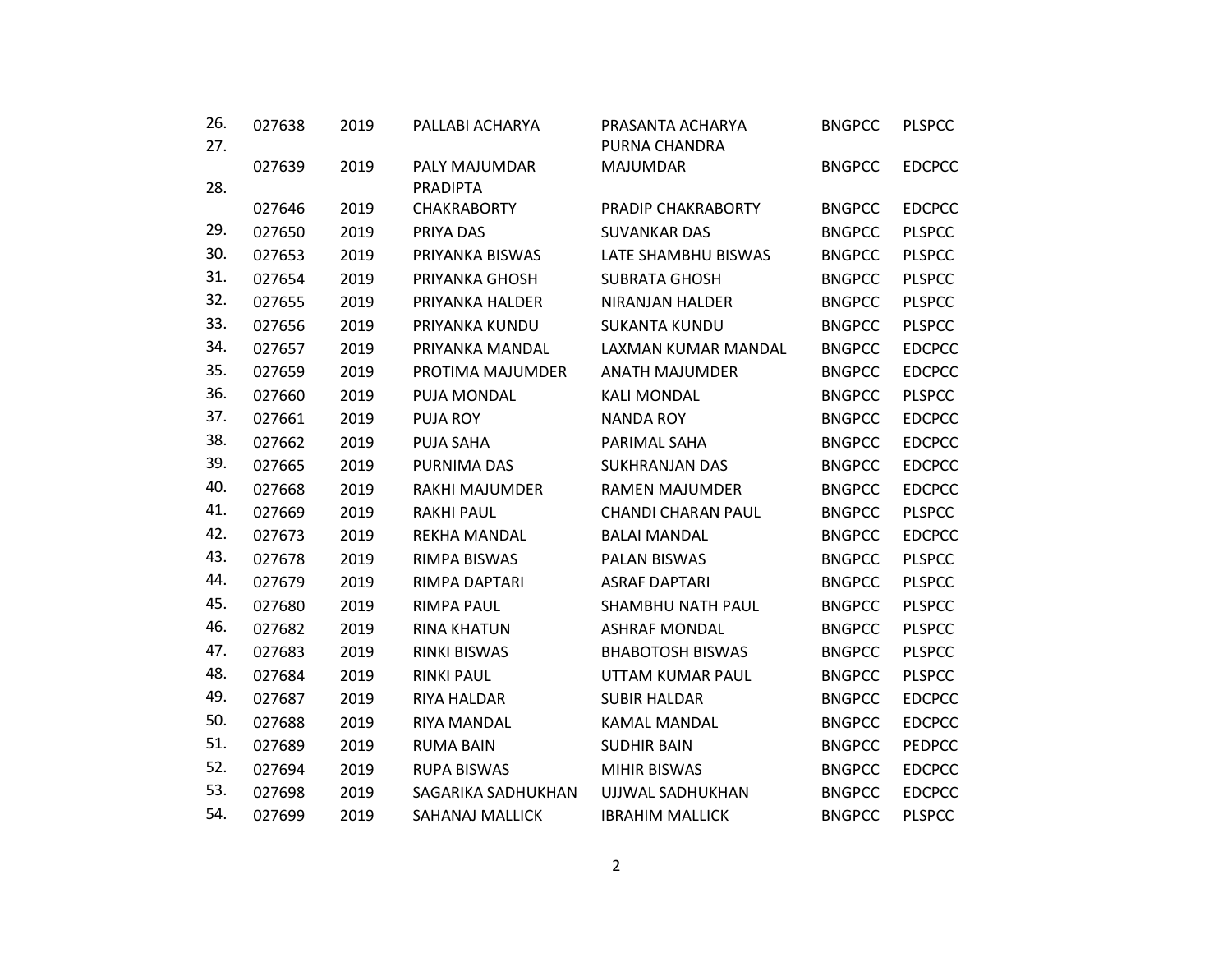| 55. | 027705 | 2019 | SAMPA SARKAR             | <b>DINESH SARKAR</b>      | <b>BNGPCC</b> | <b>EDCPCC</b> |
|-----|--------|------|--------------------------|---------------------------|---------------|---------------|
| 56. | 027706 | 2019 | SANCHITA BISWAS          | <b>RANJIT BISWAS</b>      | <b>BNGPCC</b> | <b>EDCPCC</b> |
| 57. | 027710 | 2019 | <b>SATHI GHOSH</b>       | <b>BISHNUPADA GHOSH</b>   | <b>BNGPCC</b> | <b>EDCPCC</b> |
| 58. | 027711 | 2019 | <b>SATHI SARKAR</b>      | LATE NARAYAN SARKAR       | <b>BNGPCC</b> | <b>EDCPCC</b> |
| 59. | 027714 | 2019 | SHILA BISWAS             | <b>SAMIR BISWAS</b>       | <b>BNGPCC</b> | <b>PEDPCC</b> |
| 60. | 027719 | 2019 | <b>SMRITI BISWAS</b>     | <b>SAILEN BISWAS</b>      | <b>BNGPCC</b> | <b>PLSPCC</b> |
| 61. |        |      | <b>SOMA KHATUN</b>       |                           |               |               |
|     | 027721 | 2019 | <b>MONDAL</b>            | <b>MAFIZUL MONDAL</b>     | <b>BNGPCC</b> | <b>PLSPCC</b> |
| 62. | 027725 | 2019 | SRIMOTI MAJUMDAR         | THUSHAR MAJUMDAR          | <b>BNGPCC</b> | <b>EDCPCC</b> |
| 63. | 027735 | 2019 | <b>SUMATI BISWAS</b>     | SUDHINGSHU BISWAS         | <b>BNGPCC</b> | <b>EDCPCC</b> |
| 64. | 027744 | 2019 | <b>SUSMITA ROY</b>       | <b>SANJIT ROY</b>         | <b>BNGPCC</b> | <b>EDCPCC</b> |
| 65. | 027747 | 2019 | <b>TUMPA PARE</b>        | <b>DHRUBA PARE</b>        | <b>BNGPCC</b> | <b>EDCPCC</b> |
| 66. | 027755 | 2019 | <b>AKHIL SARKAR</b>      | <b>ASHOK SARKAR</b>       | <b>BNGPCC</b> | <b>EDCPCC</b> |
| 67. | 027756 | 2019 | <b>AMIT KUMAR BISWAS</b> | <b>AMAR BISWAS</b>        | <b>BNGPCC</b> | <b>PLSPCC</b> |
| 68. | 027757 | 2019 | <b>AMIT MONDAL</b>       | CHITTA RANJAN MONDAL      | <b>BNGPCC</b> | <b>PLSPCC</b> |
| 69. | 027763 | 2019 | <b>ANIK BARUI</b>        | <b>BISWADEB BARUI</b>     | <b>BNGPCC</b> | <b>PLSPCC</b> |
| 70. | 027764 | 2019 | ANIMESH MONDAL           | <b>AVIJIT MONDAL</b>      | <b>BNGPCC</b> | <b>PLSPCC</b> |
| 71. | 027768 | 2019 | APURBA BHAKTA            | KHAGENDRA NATH BHAKTA     | <b>BNGPCC</b> | <b>PLSPCC</b> |
| 72. | 027769 | 2019 | APURBA BISWAS            | <b>MADAN MOHAN BISWAS</b> | <b>BNGPCC</b> | <b>PEDPCC</b> |
| 73. | 027770 | 2019 | APURBA BISWAS            | <b>ANIL BISWAS</b>        | <b>BNGPCC</b> | <b>PLSPCC</b> |
| 74. | 027772 | 2019 | ARABINDA MAJUMDAR        | KAMAL MAJUMDAR            | <b>BNGPCC</b> | <b>PLSPCC</b> |
| 75. | 027773 | 2019 | <b>ARGHA DHALI</b>       | <b>NAREN DHALI</b>        | <b>BNGPCC</b> | <b>PLSPCC</b> |
| 76. | 027779 | 2019 | <b>ASISH BISWAS</b>      | <b>ASHOK BISWAS</b>       | <b>BNGPCC</b> | <b>EDCPCC</b> |
| 77. | 027784 | 2019 | <b>BAPI MALAKAR</b>      | <b>BIDYUT MALAKAR</b>     | <b>BNGPCC</b> | <b>PLSPCC</b> |
| 78. | 027787 | 2019 | <b>BIDYUT ROY</b>        | <b>TARAK ROY</b>          | <b>BNGPCC</b> | <b>EDCPCC</b> |
| 79. | 027788 | 2019 | <b>BIJAN BISWAS</b>      | <b>NANTU BISWAS</b>       | <b>BNGPCC</b> | <b>EDCPCC</b> |
| 80. | 027790 | 2019 | <b>BIJAY ROY</b>         | <b>DIPAK ROY</b>          | <b>BNGPCC</b> | <b>EDCPCC</b> |
| 81. | 027791 | 2019 | <b>BIJOY BISWAS</b>      | <b>MADAN BISWAS</b>       | <b>BNGPCC</b> | <b>PLSPCC</b> |
| 82. | 027792 | 2019 | <b>BIJOY BISWAS</b>      | <b>BIPUL BISWAS</b>       | <b>BNGPCC</b> | <b>PEDPCC</b> |
| 83. | 027795 | 2019 | <b>BIPLAB BISWAS</b>     | <b>BINOD BISWAS</b>       | <b>BNGPCC</b> | <b>PLSPCC</b> |
| 84. | 027796 | 2019 | <b>BIPLAB KABIRAJ</b>    | <b>BIKASH KABIRAJ</b>     | <b>BNGPCC</b> | <b>EDCPCC</b> |
|     |        |      |                          |                           |               |               |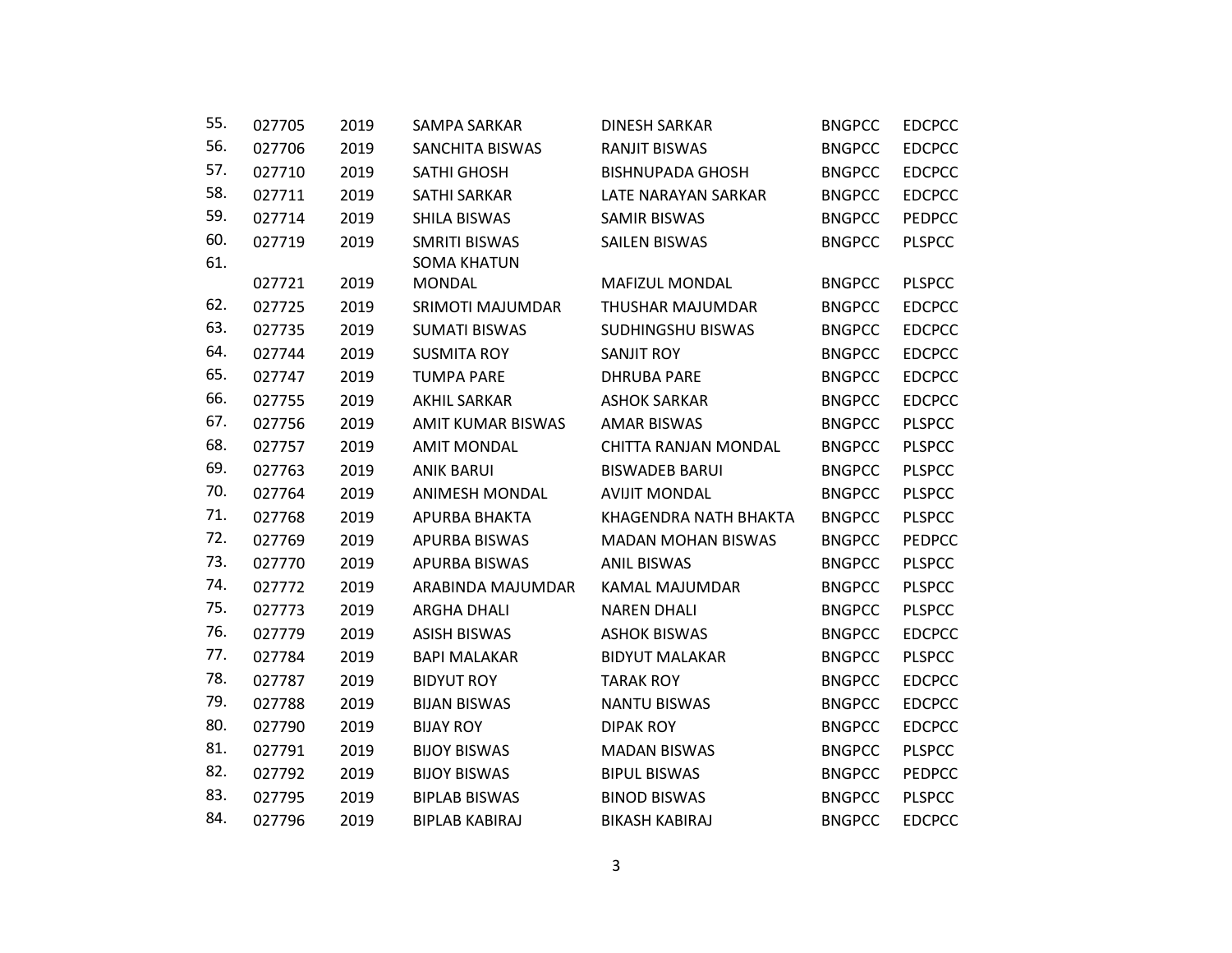| 85.  | 027798 | 2019 | <b>BIPLAB SARKAR</b>     | <b>BIMAL SARKAR</b>         | <b>BNGPCC</b> | <b>PEDPCC</b> |
|------|--------|------|--------------------------|-----------------------------|---------------|---------------|
| 86.  | 027800 | 2019 | <b>BIPRO SIKDAR</b>      | <b>RANJAN SIKDAR</b>        | <b>BNGPCC</b> | <b>PLSPCC</b> |
| 87.  | 027801 | 2019 | <b>BIPUL TARAFDER</b>    | <b>BIKASH TARAFDER</b>      | <b>BNGPCC</b> | <b>EDCPCC</b> |
| 88.  | 027805 | 2019 | <b>BISWAJIT PAL</b>      | <b>BROJOGOPAL PAL</b>       | <b>BNGPCC</b> | <b>PLSPCC</b> |
| 89.  | 027810 | 2019 | <b>BUDHA SADHUKHAN</b>   | <b>BONOMALE SADHUKHAN</b>   | <b>BNGPCC</b> | <b>PLSPCC</b> |
| 90.  |        |      | CHANDRAKANTA             |                             |               |               |
|      | 027811 | 2019 | <b>BISWAS</b>            | RABINDRANATH BISWAS         | <b>BNGPCC</b> | <b>PLSPCC</b> |
| 91.  | 027813 | 2019 | <b>CHINMOY ROY</b>       | <b>ANSHUMAN ROY</b>         | <b>BNGPCC</b> | <b>EDCPCC</b> |
| 92.  |        |      | <b>CHIRONJIT KUMAR</b>   |                             |               |               |
|      | 027815 | 2019 | <b>BISWAS</b>            | <b>GOPAL CHANDRA BISWAS</b> | <b>BNGPCC</b> | <b>EDCPCC</b> |
| 93.  | 027816 | 2019 | <b>DEBABRATA GHOSH</b>   | <b>SUMANGAL GHOSH</b>       | <b>BNGPCC</b> | <b>PLSPCC</b> |
| 94.  | 027817 | 2019 | <b>DEBASHIS BISWAS</b>   | <b>DULAL BISWAS</b>         | <b>BNGPCC</b> | <b>PLSPCC</b> |
| 95.  | 027820 | 2019 | <b>DEBJIT GHOSH</b>      | <b>DURYODHAN GHOSH</b>      | <b>BNGPCC</b> | <b>EDCPCC</b> |
| 96.  | 027821 | 2019 | DEBRANJAN MANDAL         | <b>BISWANATH MANDAL</b>     | <b>BNGPCC</b> | <b>PLSPCC</b> |
| 97.  | 027823 | 2019 | <b>DIPAK TIKADER</b>     | <b>SWAPAN TIKADER</b>       | <b>BNGPCC</b> | <b>PLSPCC</b> |
| 98.  | 027825 | 2019 | DIPANKAR MUHURI          | <b>RANJIT MUHURI</b>        | <b>BNGPCC</b> | <b>EDCPCC</b> |
| 99.  |        |      | <b>GOLAM MOSTAFA</b>     |                             |               |               |
|      | 027828 | 2019 | <b>SHEKH</b>             | <b>MAFUJAR SHEKH</b>        | <b>BNGPCC</b> | <b>PLSPCC</b> |
| 100. | 027830 | 2019 | <b>GOPAL HALDER</b>      | <b>MADHUSUDHAN HALDER</b>   | <b>BNGPCC</b> | <b>EDCPCC</b> |
| 101. | 027833 | 2019 | <b>GOUTAM BISWAS</b>     | <b>GOBINDA BISWAS</b>       | <b>BNGPCC</b> | <b>PLSPCC</b> |
| 102. | 027834 | 2019 | <b>HARIDAS SARKAR</b>    | PRAMATHA SARKAR             | <b>BNGPCC</b> | <b>EDCPCC</b> |
| 103. | 027839 | 2019 | <b>IYANUR ALI BISWAS</b> | SOHARAB BISWAS              | <b>BNGPCC</b> | <b>PLSPCC</b> |
| 104. | 027840 | 2019 | <b>JAYANTA SARKAR</b>    | <b>JUGAL SARKAR</b>         | <b>BNGPCC</b> | <b>PLSPCC</b> |
| 105. | 027841 | 2019 | <b>JITENDRA BYAPARI</b>  | NIRANJAN BYAPARI            | <b>BNGPCC</b> | <b>EDCPCC</b> |
| 106. | 027843 | 2019 | <b>JOY SADHUKHAN</b>     | <b>JAYDEB SADHUKHAN</b>     | <b>BNGPCC</b> | <b>PLSPCC</b> |
| 107. | 027846 | 2019 | <b>KLINTON BISWAS</b>    | <b>SUJIT BISWAS</b>         | <b>BNGPCC</b> | <b>PLSPCC</b> |
| 108. | 027847 | 2019 | <b>KOUSHIK BISWAS</b>    | KALIPADA BISWAS             | <b>BNGPCC</b> | <b>PLSPCC</b> |
| 109. | 027848 | 2019 | <b>KOUSHIK SARKAR</b>    | <b>RUHIDAS SARKAR</b>       | <b>BNGPCC</b> | <b>EDCPCC</b> |
| 110. | 027852 | 2019 | <b>MAFIJUR DHABAK</b>    | <b>INAMUL DHABAK</b>        | <b>BNGPCC</b> | <b>PEDPCC</b> |
| 111. | 027854 | 2019 | <b>MILON ROY</b>         | <b>SUSANTA ROY</b>          | <b>BNGPCC</b> | <b>PLSPCC</b> |
| 112. | 027855 | 2019 | <b>MITHUN BISWAS</b>     | <b>HIRAMAN BISWAS</b>       | <b>BNGPCC</b> | <b>EDCPCC</b> |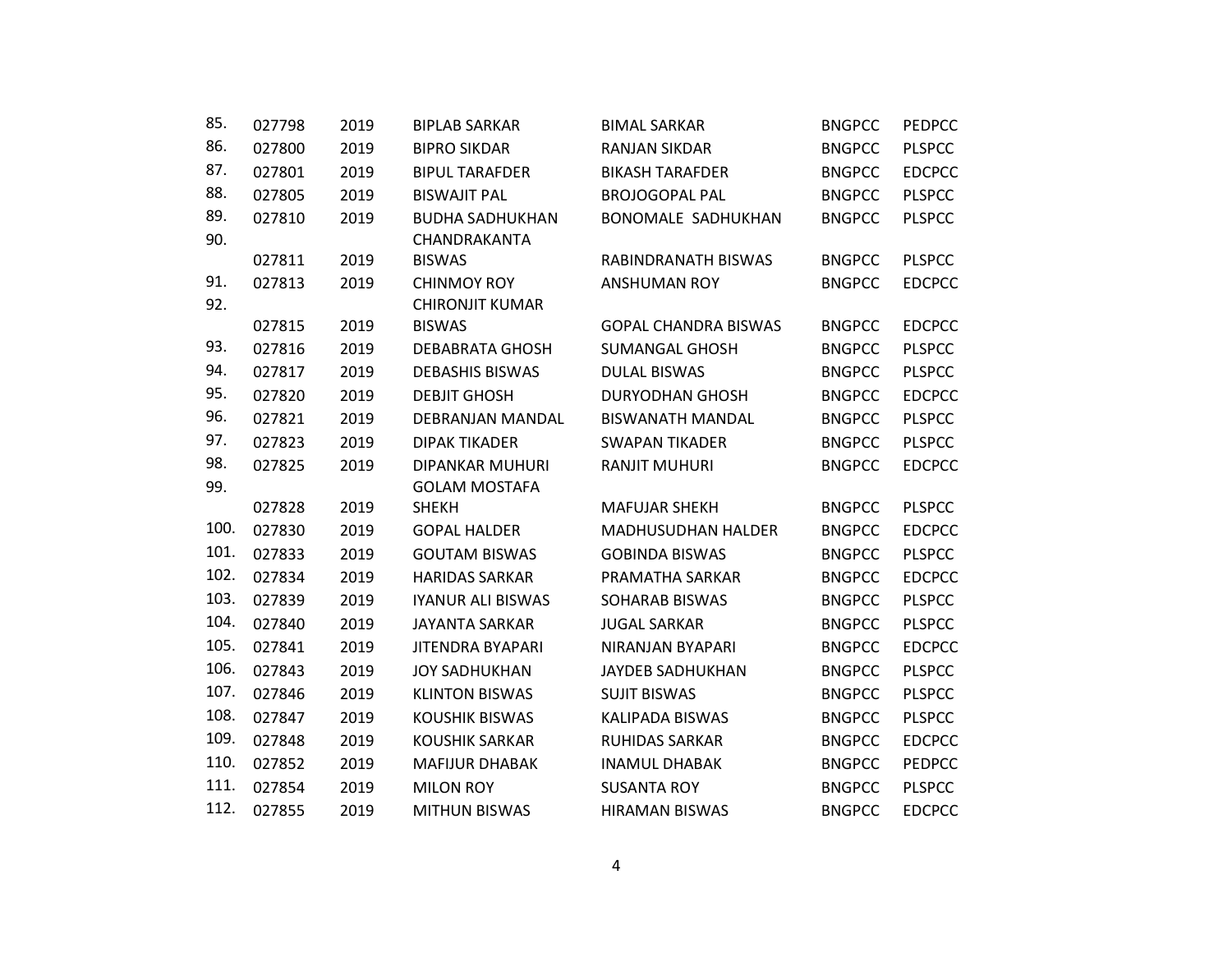| 113. | 027857 | 2019 | <b>MRINAL SARKAR</b>  | PARIMAL SARKAR           | <b>BNGPCC</b> | <b>EDCPCC</b> |
|------|--------|------|-----------------------|--------------------------|---------------|---------------|
| 114. | 027858 | 2019 | <b>MRINMOY BISWAS</b> | <b>MRINAL BISWAS</b>     | <b>BNGPCC</b> | <b>PLSPCC</b> |
| 115. | 027867 | 2019 | PALASH MAJUMDER       | <b>BIPUL MAJUMDER</b>    | <b>BNGPCC</b> | <b>PLSPCC</b> |
| 116. | 027869 | 2019 | PALLAB BISWAS         | PABITRA BISWAS           | <b>BNGPCC</b> | <b>PLSPCC</b> |
| 117. | 027871 | 2019 | PAPON ROY             | <b>RUPCHAND ROY</b>      | <b>BNGPCC</b> | <b>EDCPCC</b> |
| 118. | 027873 | 2019 | PARTHA MONDAL         | PARAN MONDAL             | <b>BNGPCC</b> | <b>EDCPCC</b> |
| 119. | 027876 | 2019 | PINAKI MAJUMDAR       | <b>GOPINATH MAJUMDAR</b> | <b>BNGPCC</b> | <b>PLSPCC</b> |
| 120. | 027877 | 2019 | PINTU BISWAS          | <b>NITAI BISWAS</b>      | <b>BNGPCC</b> | <b>PLSPCC</b> |
| 121. | 027880 | 2019 | <b>PRABIR BISWAS</b>  | PALASH BISWAS            | <b>BNGPCC</b> | <b>PLSPCC</b> |
| 122. |        |      | PRADYUT               |                          |               |               |
|      | 028057 | 2019 | <b>CHAKRABORTY</b>    | PRASENJIT CHAKRABORTY    | <b>ENGPCC</b> | <b>EDCPCC</b> |
| 123. | 027883 | 2019 | PRALHYAD SARKAR       | <b>KESHAB SARKAR</b>     | <b>BNGPCC</b> | <b>EDCPCC</b> |
| 124. | 027886 | 2019 | PRITAM MALLICK        | DULAL CHANDRA MALLICK    | <b>BNGPCC</b> | <b>EDCPCC</b> |
| 125. | 027887 | 2019 | PRITAM ROY            | <b>SUJIT ROY</b>         | <b>BNGPCC</b> | <b>EDCPCC</b> |
| 126. | 027888 | 2019 | <b>PROBIR BISWAS</b>  | <b>NIKHIL BISWAS</b>     | <b>BNGPCC</b> | <b>PLSPCC</b> |
| 127. | 027890 | 2019 | PROBIR MONDAL         | <b>ARJUN MONDAL</b>      | <b>BNGPCC</b> | <b>PLSPCC</b> |
| 128. | 027891 | 2019 | <b>PRODIP DAS</b>     | <b>JYOTISH DAS</b>       | <b>BNGPCC</b> | <b>PEDPCC</b> |
| 129. | 027892 | 2019 | PRODYUT BISWAS        | PASUPATI BISWAS          | <b>BNGPCC</b> | <b>PLSPCC</b> |
| 130. | 027893 | 2019 | PROMONJIT BAGCHI      | PRADIP BAGCHI            | <b>BNGPCC</b> | <b>PLSPCC</b> |
| 131. | 027894 | 2019 | <b>PRONAB SARKAR</b>  | <b>ARUN SARKAR</b>       | <b>BNGPCC</b> | <b>PEDPCC</b> |
| 132. | 027895 | 2019 | PROSANJIT PAUL        | PANKAJ PAUL              | <b>BNGPCC</b> | <b>PEDPCC</b> |
| 133. | 027898 | 2019 | <b>PUSPANDU ROY</b>   | <b>BIPUL ROY</b>         | <b>BNGPCC</b> | <b>EDCPCC</b> |
| 134. | 027899 | 2019 | <b>RABI MANDAL</b>    | <b>MANGAL MANDAL</b>     | <b>BNGPCC</b> | <b>EDCPCC</b> |
| 135. |        |      | RABINDRANATH          |                          |               |               |
|      | 027900 | 2019 | <b>PRAMANICK</b>      | SANTOSH PRAMANICK        | <b>BNGPCC</b> | <b>PEDPCC</b> |
| 136. | 027901 | 2019 | RAHUL BAGCHI          | PRAKASH BAGCHI           | <b>BNGPCC</b> | <b>PLSPCC</b> |
| 137. | 027905 | 2019 | RAJ AKARSHAN          | SAMIR AKARSHAN           | <b>BNGPCC</b> | <b>PLSPCC</b> |
| 138. | 027911 | 2019 | RAJIB AKARSHAN        | <b>BIDHAN AKARSHAN</b>   | <b>BNGPCC</b> | <b>PEDPCC</b> |
| 139. | 027913 | 2019 | <b>RAJIB PAL</b>      | NARAYAN CHANDRA PAL      | <b>BNGPCC</b> | <b>PLSPCC</b> |
| 140. | 027915 | 2019 | <b>RAJU BALA</b>      | <b>BHUPATI BALA</b>      | <b>BNGPCC</b> | <b>PLSPCC</b> |
| 141. | 027919 | 2019 | <b>RAKESH MONDAL</b>  | <b>SACHIN MONDAL</b>     | <b>BNGPCC</b> | <b>PLSPCC</b> |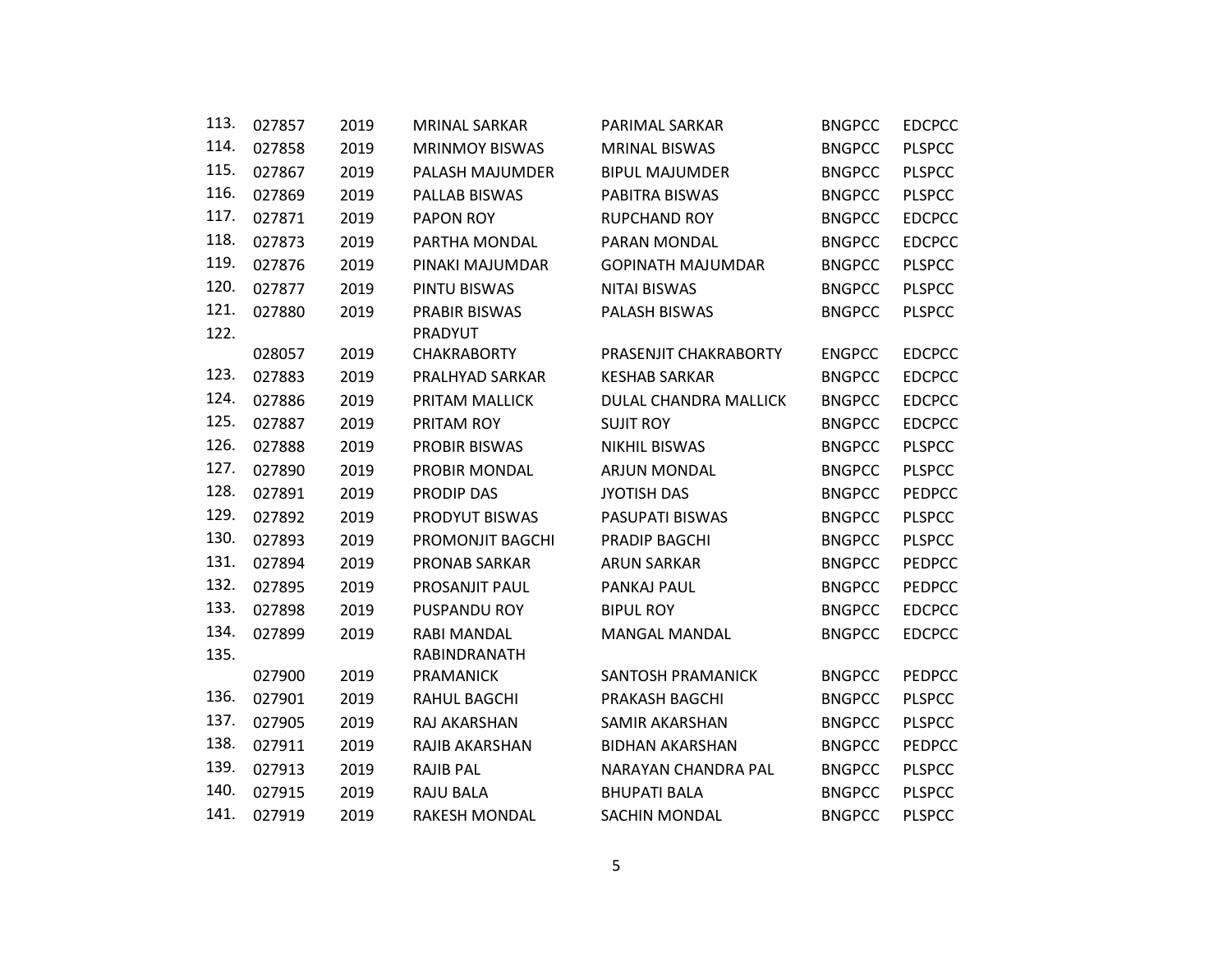| 142. |        |      |                         | LATE NIRODH BARAN           |               |               |
|------|--------|------|-------------------------|-----------------------------|---------------|---------------|
|      | 027921 | 2019 | RAMPRASAD BISWAS        | <b>BISWAS</b>               | <b>BNGPCC</b> | <b>PLSPCC</b> |
| 143. | 027922 | 2019 | <b>RANA BISWAS</b>      | <b>BISWANATH BISWAS</b>     | <b>BNGPCC</b> | <b>PEDPCC</b> |
| 144. | 027923 | 2019 | <b>RANA BISWAS</b>      | <b>GOLOK CHANDRA BISWAS</b> | <b>BNGPCC</b> | <b>PLSPCC</b> |
| 145. |        |      |                         | RABINDRA NATH               |               |               |
|      | 027924 | 2019 | <b>RANA MAJUMDER</b>    | <b>MAJUMDER</b>             | <b>BNGPCC</b> | <b>PLSPCC</b> |
| 146. | 027925 | 2019 | RANAJIT BISWAS          | <b>ANANDA BISWAS</b>        | <b>BNGPCC</b> | <b>EDCPCC</b> |
| 147. | 027926 | 2019 | <b>RANOJIT BISWAS</b>   | <b>LATE PROVAS BISWAS</b>   | <b>BNGPCC</b> | <b>PLSPCC</b> |
| 148. | 027927 | 2019 | RASED ALI MONDAL        | <b>ANISUR MONDAL</b>        | <b>BNGPCC</b> | <b>PLSPCC</b> |
| 149. | 027937 | 2019 | <b>ROUF MONDAL</b>      | <b>MEHERUL MONDAL</b>       | <b>BNGPCC</b> | <b>PEDPCC</b> |
| 150. | 027940 | 2019 | <b>SAJAL BISWAS</b>     | <b>BIKASH BISWAS</b>        | <b>BNGPCC</b> | <b>EDCPCC</b> |
| 151. | 027941 | 2019 | SAJIB BALA              | <b>BIJAN BALA</b>           | <b>BNGPCC</b> | <b>PLSPCC</b> |
| 152. | 027942 | 2019 | SAJIB KUMAR BISWAS      | <b>GOUTAM BISWAS</b>        | <b>BNGPCC</b> | <b>EDCPCC</b> |
| 153. | 027943 | 2019 | <b>SAJIB SARKAR</b>     | SANJIT SARKAR               | <b>BNGPCC</b> | <b>EDCPCC</b> |
| 154. | 027948 | 2019 | <b>SANDIP BISWAS</b>    | <b>GOBINDA BISWAS</b>       | <b>BNGPCC</b> | <b>PEDPCC</b> |
| 155. | 027950 | 2019 | <b>SANJAY DAS</b>       | <b>SANTI DAS</b>            | <b>BNGPCC</b> | <b>EDCPCC</b> |
| 156. | 027952 | 2019 | SANJIT KIRTANIA         | <b>SANJOY KIRTANIA</b>      | <b>BNGPCC</b> | <b>EDCPCC</b> |
| 157. | 027953 | 2019 | <b>SANJOY SARKAR</b>    | <b>SWAPAN SARKAR</b>        | <b>BNGPCC</b> | <b>PLSPCC</b> |
| 158. | 027954 | 2019 | SANJU HALDER            | <b>SUDHIR HALDER</b>        | <b>BNGPCC</b> | <b>PLSPCC</b> |
| 159. | 027959 | 2019 | SARAJIT KARMAKAR        | RAGHU NATH KARMAKAR         | <b>BNGPCC</b> | <b>PEDPCC</b> |
| 160. | 027960 | 2019 | SATADAL MONDAL          | <b>MANINDRA MONDAL</b>      | <b>BNGPCC</b> | <b>EDCPCC</b> |
| 161. | 027961 | 2019 | SATYAJIT BISWAS         | SANJIBAN BISWAS             | <b>BNGPCC</b> | <b>PLSPCC</b> |
| 162. | 027964 | 2019 | <b>SAYAN MONDAL</b>     | <b>SAMIR MONDAL</b>         | <b>BNGPCC</b> | <b>PLSPCC</b> |
| 163. | 027967 | 2019 | <b>SHANTANU BARMAN</b>  | <b>KRIPESH BARMAN</b>       | <b>BNGPCC</b> | <b>EDCPCC</b> |
| 164. | 027969 | 2019 | SHIBAJIT BISWAS         | <b>GOPAL BISWAS</b>         | <b>BNGPCC</b> | <b>PLSPCC</b> |
| 165. | 027971 | 2019 | SHYAMLAL MANDAL         | <b>MANILAL MANDAL</b>       | <b>BNGPCC</b> | <b>EDCPCC</b> |
| 166. | 027974 | 2019 | <b>SOUKHIN BISWAS</b>   | <b>SHANKAR BISWAS</b>       | <b>BNGPCC</b> | <b>PLSPCC</b> |
| 167. | 027975 | 2019 | <b>SOUMITRA SARKAR</b>  | <b>SURYA KANTA SARKAR</b>   | <b>BNGPCC</b> | <b>PEDPCC</b> |
| 168. | 027977 | 2019 | <b>SOURAV BISWAS</b>    | <b>SOURAV BISWAS</b>        | <b>BNGPCC</b> | <b>EDCPCC</b> |
| 169. | 027989 | 2019 | <b>SUBHAJIT KAR</b>     | <b>SWAPAN KAR</b>           | <b>BNGPCC</b> | <b>PLSPCC</b> |
| 170. | 027992 | 2019 | <b>SUBHANKAR SARKAR</b> | <b>SUKUMAR SARKAR</b>       | <b>BNGPCC</b> | <b>PLSPCC</b> |